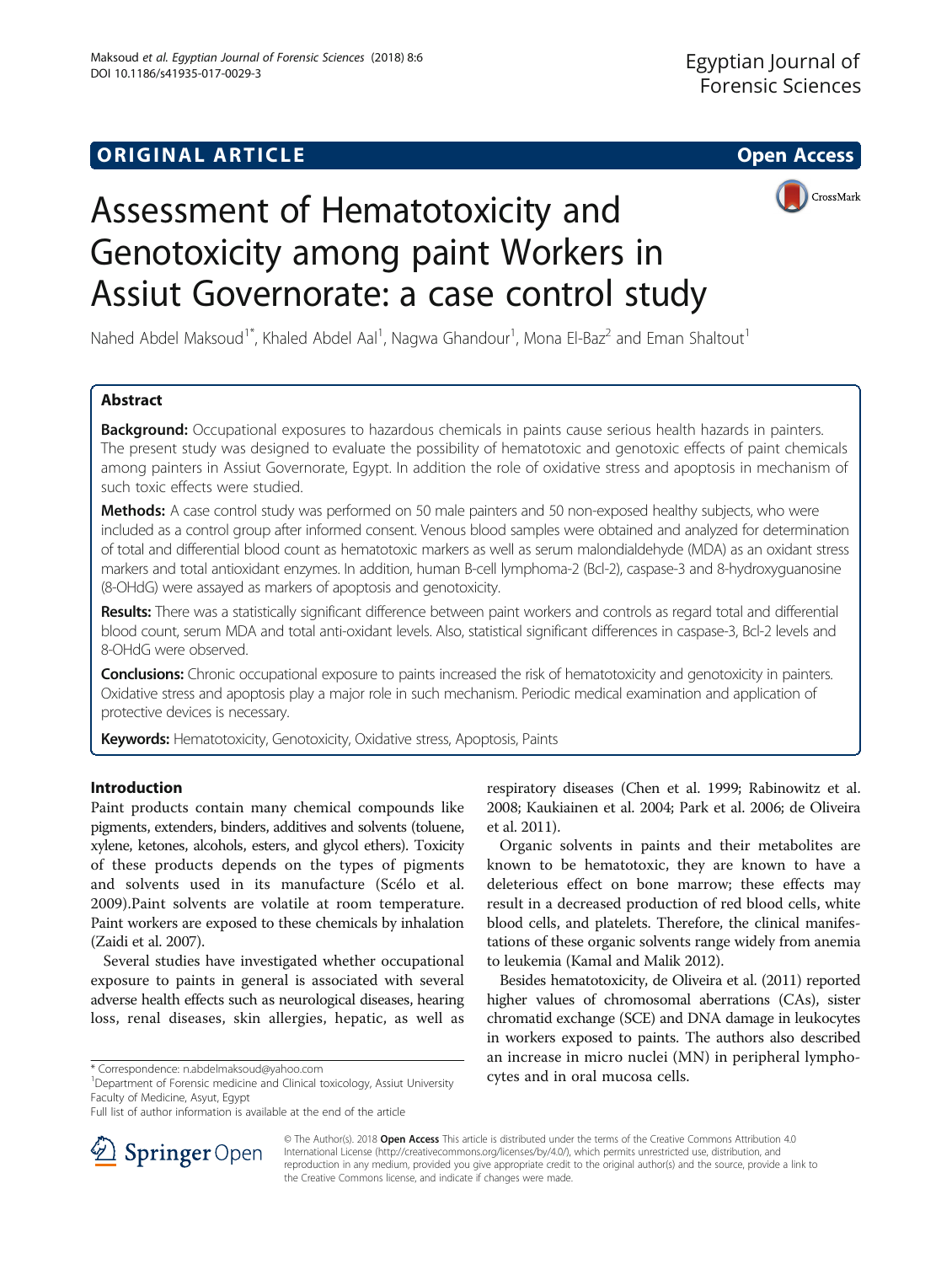Paint solvents express these toxic effects on hematopoietic and genetic systems by generation of reactive oxygen species (ROS) that were found to induce cell damage through the increase in the level of lipid peroxidation, decreased activities of antioxidant enzymes and generation of free radicals (Valko et al. [2007](#page-10-0)). Oxygen free radicals can induce a variety of DNA damage, including DNA single and double strand breaks and base modifications; they are thought to be involved not only in the mechanisms of several diseases but also, in the mechanism of ageing and in carcinogenesis (Lobo et al. [2010](#page-10-0)).

These chemicals are involved in hydroxylation of the deoxyguanosine residue in DNA. This seems to proceed via generation of an oxygen radical, such as the hydroxyl radical, resulting in the formation of 8-hydroxydeoxyguanosine (8-OHdG). 8-hydroxy-deoxyguanosine is by far the most studied marker of oxidative DNA damage and the most useful marker used as a precursor of genome instability (Anetor [2010\)](#page-9-0).

Another important mechanism implicated in hematotoxicity and genotoxicity is programmed cell death (apoptosis). Apoptosis plays a very important role in regulating a variety of diseases that may result from an abnormal ratio of pro- and anti-apoptotic factors (Glantz et al. [2006\)](#page-10-0). Defective apoptosis contributes to mutagenesis and carcinogenesis (Hoeijmakers [2009](#page-10-0)).

Caspases are a family of cysteine proteases that play essential roles in apoptosis. Caspase-3 is the key member of effector caspases (Yuan and Horvitz [2004](#page-10-0)). B-cell leukemia/lymphoma2 (Bcl-2) is the founding member of the Bcl-2 family of apoptosis regulator proteins. Bcl-2 proteins interact with each other to promote and inhibit apoptosis (Yang et al. [1996\)](#page-10-0).

#### Aim of the work

The objectives of the present study were to evaluate the health hazards after exposure to paints among Assiut house painters (roller and brush painters), including evaluations of hematotoxicity and genotoxicity in peripheral blood. This was achieved by measuring the increase in the level of oxidative stress by malondialdehyde activity and total anti-oxidant capacity that restore the cellular defense mechanism and block lipid peroxidation. Caspase-3 and human (Bcl-2) proteins were measured to assay the interaction with each other to promote or inhibit apoptosis, the assay of 8-hydroxy-deoxyguanosine marker was used as a precursor of genome instability and DNA damage.

### Methods

# Study population

This case control study was conducted on 50 male paint workers (exposed group) in Assiut governorate during the period from January 2015 to January 2016. The study was carried out in Assiut University Hospitals and Biochemistry

Department, Faculty of Medicine, Assiut University. Exposed workers age ranged from 23 to 55 years old and had work experience that ranged from one to 35 years. Each worker was interviewed and the relevant information was recorded in a special questionnaire including age, residence, type of work, duration of work, number of hours worked per day, smoking habit whether cigarette or "water-pipe" (number/day and duration), socioeconomic status, level of education, previous history of exposure to hazardous chemicals and use of protective measures during work (mask, gloves and protective clothes).

The exposed workers were subjected to routine clinical examination and laboratory investigations including complete blood picture, Samples were collected from the non-fasting workers within 2 h after a work day. Workers working for less than 1 year were excluded from the study. It was ascertained that none of those workers had blood diseases and they did not regularly consume drugs with potential hematotoxicity: Workers with parasite infestation as anklystoma or blood losing diseases as piles were excluded. Workers were found to have marked degree of pallor. The same conditions and investigations were carried out in 50 male healthy control subjects. They were chosen from persons attending the blood bank of Assiut University Hospital as blood donors. They were matched for age and sex with the workers but without history of exposure to paints. Samples were collected from the non-fasting controls.

# Sample collection and biochemical analysis

Random blood samples (10 ml) were collected from each participant in both groups by venipuncture in plain sterile tubes. Two milliliters of blood were taken from each sample in another tube for complete blood picture analysis.

The remaining of each sample (8 ml) was subjected to centrifugation at 4000 rpm for 15 min and the resulting serum was separated and kept frozen at −20 C°.

Tissue Malondialdehyde was measured colorimetrically using Diagnostic and Research Reagents of Biodiagnostic, Egypt (CAT. No.; MD 25 29). The reagents were supplied in the form of chromogen, enzyme-buffer and standard kit using the method of Satoh et al. [\(1978](#page-10-0)) as modified by Ohkawa et al. [\(1979](#page-10-0)).

Serum was analyzed for total antioxidant capacity by colorimetric method using Diagnostic and Research Reagents of Biodiagnostic, Egypt (CAT. No.; TA 25 13). The reagents were supplied in the form of chromogen, enzyme-buffer and standard kit using the method of Koracevic et al. ([2001\)](#page-10-0) for total antioxidant capacity.

Human Caspase 3 (Casp-3) was determined with an ELISA kit to form antibody-antigen-enzyme complex measured by spectrophotometric method at a wave length of 450 nm. The kit was supplied by WKEA MED SUPPLIES CORP, China using the method of Xu et al. ([2012\)](#page-10-0).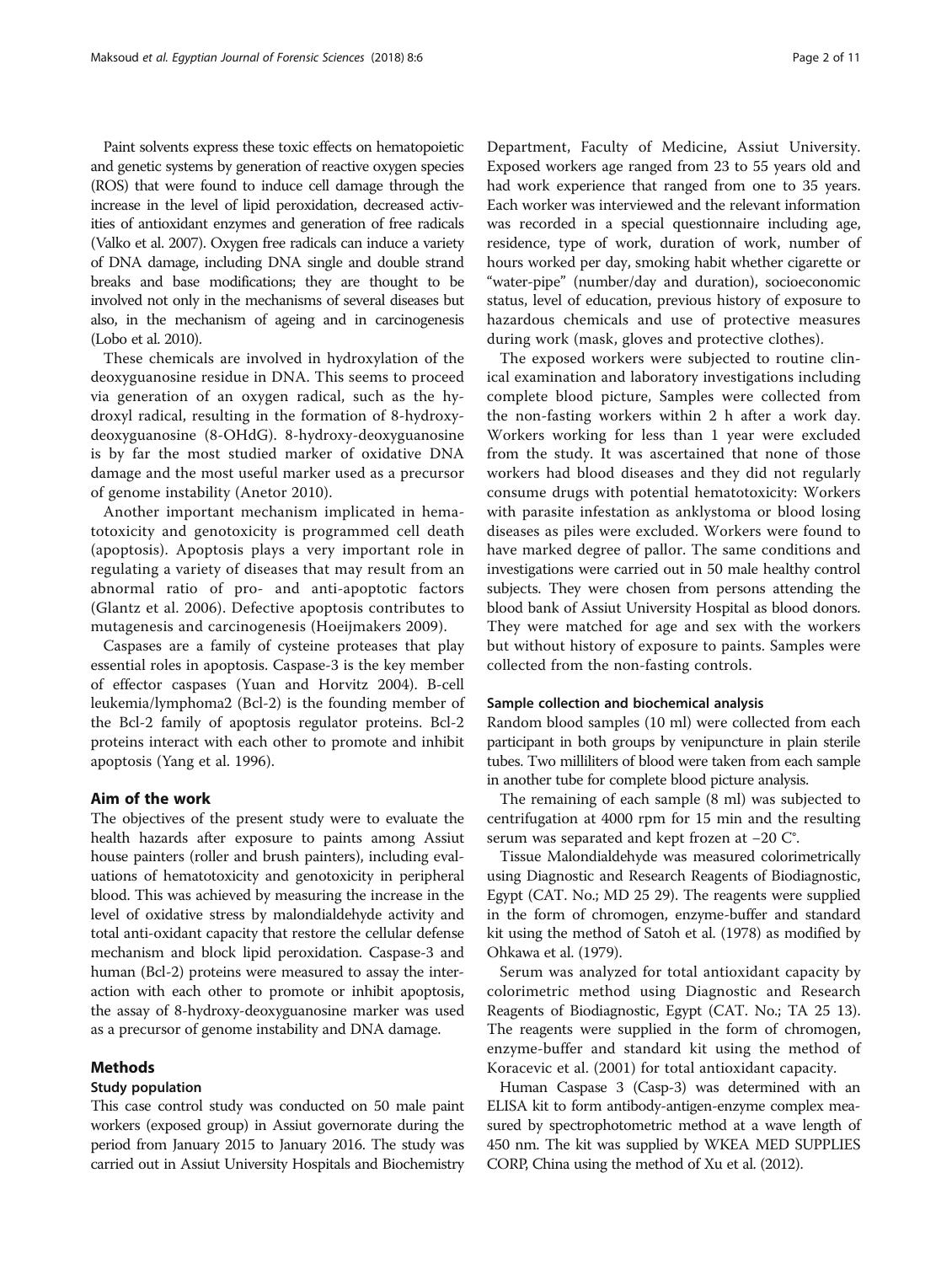Human B-cell Leukemia/lymphoma2 (Bcl-2) and Human 8-Hydroxy-deoxyguanosine (8-OHdG) levels were determined quantitatively exactly as described by Hyun et al. ([2013\)](#page-10-0) and Sova et al. [\(2010](#page-10-0)) respectively. The kits supplied by Glory Science Co., Ltd. cat n. TX 78840, USA. The kits use a monoclonal antibody-based enzyme-linked immunosorbent assay.

## Statistical analysis

The collected data were reviewed and analyzed using the Statistic Package for Social Science Version 22, Chicago, USA. Data were summarized according to the case–control design. The Mann Whitney non-parametric test was used to compare the mean of the two groups, the Chi-square test was used to compare qualitative data of the same group. Studying the relationship between variables was done using Spearman correlation.

# Ethical considerations

The study was done after approval from Research and Ethical committee of Faculty of Medicine, Assiut University. Informed consent was taken from all individuals who participated in the study. Confidentiality of the data was guaranteed.

## Results

The demographic characteristics of the two studied groups (controls and exposed workers) are presented in Table 1. All the male participants are almost of the same age  $(30.28 \pm 9.38, 32.74 \pm 10.42$  respectively). The mean average of daily paint exposed time (hours) was  $6.7 \pm 1.45$ among the exposed workers. Regarding smoking habits, 44% of the workers were found to be smokers compared with 30% of the controls ( $p = 0.147$ ). None of the workers was found to use any type of self-protective equipment. They had poor socio-economic backgrounds and low levels of education.

General examination of the paint workers showed highly significant increase in the number and percentage

Table 1 Demographic characteristics of the study groups

| Characteristic                                                |                        | Controls<br>$(N = 50)$      | Workers<br>$(N = 50)$        |
|---------------------------------------------------------------|------------------------|-----------------------------|------------------------------|
| Age (years)                                                   | Mean $+$ S.F.<br>Range | $30.28 + 9.38$<br>$21 - 46$ | $32.74 + 10.42$<br>$20 - 57$ |
| Average working time<br>(years)                               | $Mean + SE$ .<br>Range |                             | $17.26 + 1.53$<br>$1 - 35$   |
| Daily paint exposure time<br>(hours)                          | $Mean + SE$ .<br>Range |                             | $6.7 \pm 1.45$<br>$4 - 8$    |
| Smokers/non smokers                                           | N                      | 15/35                       | 22/28                        |
| Use of individual protection Percentage $(\%)$ =<br>equipment |                        |                             | $00 \,$                      |

N number, % percentage, S.E. standard error

of workers who had arthralgia, pallor, fatigue, and dyspnea compared to controls (Table 2).

On examination, 25 (50%) of workers had poly arthralgia, 20 workers (40%) had mild pallor, 16 (32%) expressed having fatigue and ten workers (20%) had dyspnea grade 2 (difficulty in breathing is felt when walking up a slope or on the stairs). The percentage of paint workers who had numbness in both hands was 10% (5 painters), two (4%) had mild fever and easy tendency to bleed form gums and nose was also, observed in two (4%) workers.

Table [3](#page-3-0) represents the effect of occupational exposure to paints on different red blood cell (RBC) parameters in workers compared to controls. A highly significant decrease in the total RBCs count was observed in workers occupationally exposed to paints (mean was  $4.83 \pm 0.06$ ) compared to the control group  $(5.14 \pm 0.06)$ . A significant decrease in the hemoglobin (HGB) and hematocrit value (HCT) was observed in workers compared to control group. Mean corpuscular hemoglobin concentration (MCHC) was highly significantly decreased in workers group  $(32.87 \pm 0.30)$ compared to control group  $(34.06 \pm 0.18)$ . No significant changes were observed regarding mean corpuscular volume (MCV), mean corpuscular hemoglobin (MCH) and platelets blood count (PLT).

Table [4](#page-3-0) represents the effect of occupational exposure to paints on white blood cells parameters (WBC) in workers compared to the controls. A significant decrease in the mean values of WBCs count observed in occupationally exposed workers compared to controls  $(5.71 \pm$ 0.30 and  $6.32 \pm 0.20$  respectively), occupational exposures to paints on basophils count expressed a highly significant increase in workers compared to controls with mean values  $(0.60 \pm 0.04$  and  $0.47 \pm 0.01$  respectively). No significant changes were observed as regard neutrophils, lymphocytes, monocytes and eosinophils count and also, regarding presence of atypical lymphocytes and large immature cells in workers compared to controls.

| Table 2 Clinical data of the general examination of exposed |  |  |
|-------------------------------------------------------------|--|--|
| workers compared to controls                                |  |  |

| Clinical data                  |          | Control group<br>$(N = 50)$ |                | Exposed workers<br>$(N = 50)$ |                  |
|--------------------------------|----------|-----------------------------|----------------|-------------------------------|------------------|
|                                | N.       | %                           | N.             | %                             |                  |
| Arthralgia                     | $\Omega$ | 0.0                         | 25             | 50                            | ***<br>< 0.001   |
| Pallor                         | $\Omega$ | 0.0                         | 20             | 40                            | $***$<br>< 0.001 |
| Fatigue                        | $\Omega$ | 0.0                         | 16             | 32                            | ***<br>< 0.001   |
| Dyspnea                        | 0        | 0.0                         | 10             | 20                            | $0.001***$       |
| Bleeding tendency              | $\Omega$ | 0.0                         | $\mathfrak{D}$ | 4                             | 0.475            |
| Fever                          | $\Omega$ | 0.0                         | $\mathfrak{D}$ | 4                             | 0.475            |
| Numbness of the<br>extremities | ∩        | 0.0                         | 5              | 10                            | 0.066            |

\*\* P-value <sup>≤</sup> 0.01 high significant, \*\*\*P-value <sup>≤</sup> 0.001 highly significant N number, % percentage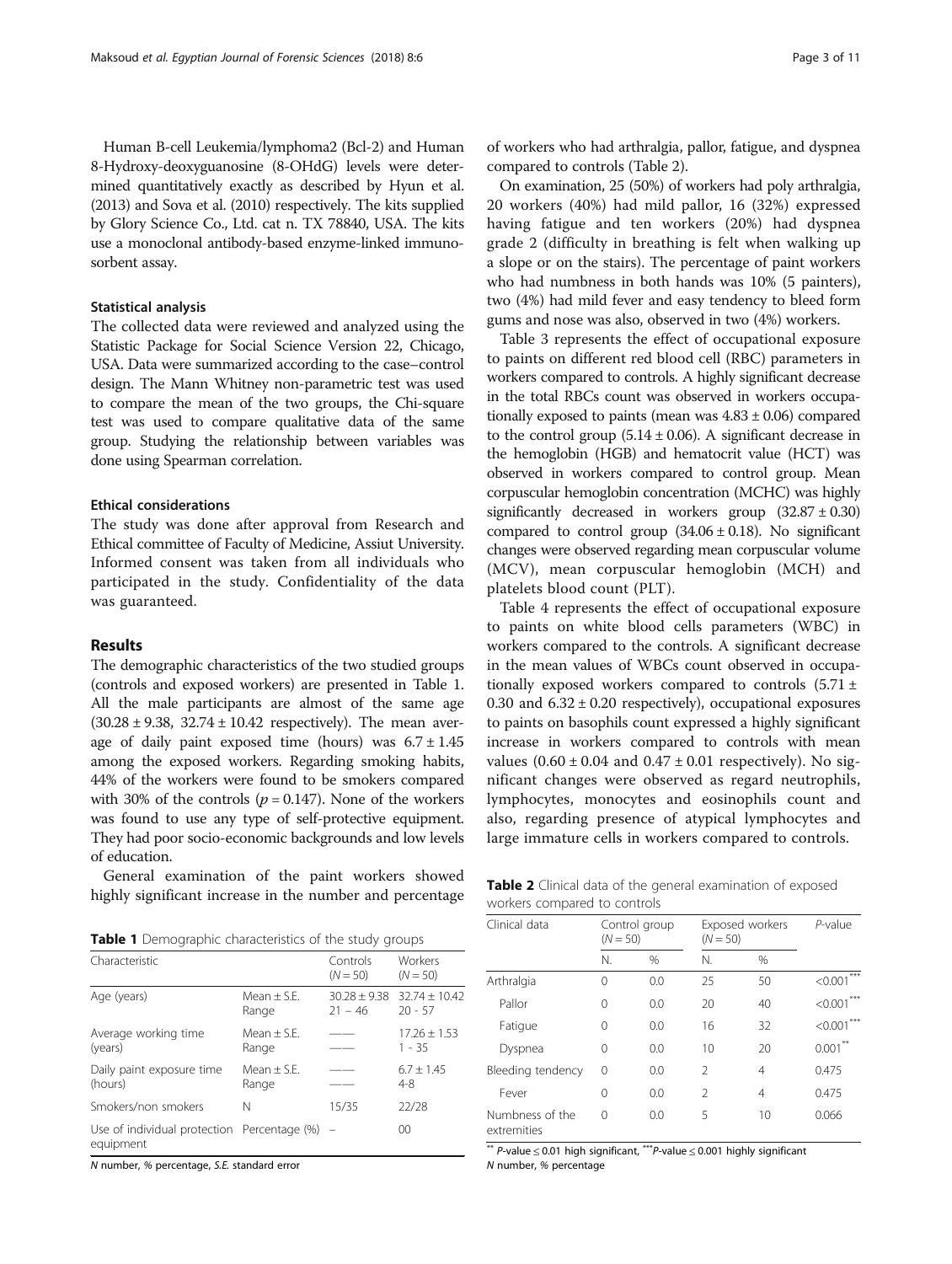<span id="page-3-0"></span>

| <b>Table 3</b> Hematological indices in exposed workers compared with healthy controls |  |  |  |
|----------------------------------------------------------------------------------------|--|--|--|
|----------------------------------------------------------------------------------------|--|--|--|

| Parameters                                       |                        | Controls                          | Workers                           | $P$ -value           |
|--------------------------------------------------|------------------------|-----------------------------------|-----------------------------------|----------------------|
|                                                  |                        | $(N = 50)$                        | $(N = 50)$                        |                      |
| Red blood cells<br>million cells/ul              | $Mean + SF$<br>Range   | $5.14 \pm 0.06$<br>$5.01 - 5.85$  | $4.83 \pm 0.06$<br>$4.09 - 4.85$  | $\leq 0.001$         |
| Hemoglobin<br>grams/dL                           | $Mean + SF$<br>Range   | $14.18 \pm 0.10$<br>$12.9 - 16$   | $12.8 \pm 0.15$<br>$11.1 - 13$    | $0.030^{*}$          |
| Hematocrit<br>Percent                            | Mean $\pm$ SE<br>Range | $42.83 \pm 0.39$<br>$36.7 - 50.2$ | $37.15 \pm 0.56$<br>$24 - 50.2$   | $0.027$ <sup>*</sup> |
| Mean corpuscular volume(FL)                      | $Mean + SF$<br>Range   | $88.31 \pm 0.57$<br>$80 - 97.5$   | $86.55 \pm 0.86$<br>69-97.5       | 0.226                |
| Mean corpuscular hemoglobin<br>picograms/cell    | $Mean + SF$<br>Range   | $28.72 \pm 0.18$<br>$27 - 32$     | $28.67 \pm 0.35$<br>$20.9 - 33.8$ | 0.576                |
| Mean corpuscular hemoglobin concentration (g/dL) | Mean $\pm$ SE<br>Range | $34.06 \pm 0.18$<br>$31.3 - 36$   | $32.87 \pm 0.30$<br>$25.8 - 37.6$ | $0.001***$           |
| Platelet count (billion/L)                       | $Mean + SF$<br>Range   | $236.76 \pm 7.89$<br>$150 - 348$  | $233.36 \pm 8.88$<br>$30 - 348$   | 0.915                |

N number<br>"P-value ≤0.05 significant, ""P-value ≤ 0.01 high significant, """ P-value ≤ 0.001 highly significant<br>"

Highly significant and significant changes in all the levels of biochemical parameters were observed in workers occupationally exposed to paints in comparison with the control group (Table [5\)](#page-4-0).

The effects of exposure to paint chemicals on the oxidative stress bioindices in workers group showed a highly significant increase in the mean value  $(6.53 \pm 0.20)$ of malondialdehyde compared to the control group (3.83 ± 0.16).The results suggest that the levels of total antioxidants in workers were highly significantly decreased when compared to the control group.

The results represent the effect of occupational exposure to paint chemicals on apoptotic marker, as the mean value

of caspase-3 was significantly increased in workers in comparison with in the control group. As regards the effects on anti-apoptotic markers, the mean level of Human Bcl-2 show highly significant decrease in comparison with the mean levels in control group. The results also, clarified the effects of paints on oxidative DNA damage. DNA damage measured by Human 8-Hydroxy-deoxyguanosine (8-OHdG) which was highly significantly increased in comparison with control group.

The effect of age on different hematological and biochemical markers in occupationally exposed workers showed no significant difference when compared with controls (Table [6](#page-4-0)).

Table 4 Effect of occupational exposure to paints on WBC parameters in exposed workers compared to controls

| WBCs parameter              |                        | Controls<br>$(N = 50)$         | Workers<br>$(N = 50)$           | $P$ -value            |
|-----------------------------|------------------------|--------------------------------|---------------------------------|-----------------------|
| White Blood Cell/ul         | Mean $\pm$ SE<br>Range | $6.32 \pm 0.20$<br>$3.4 - 9.7$ | $5.71 \pm 0.30$<br>$2.8 - 15.1$ | $0.019^{*}$           |
| Neutrophils (%)             | Mean $\pm$ SE<br>Range | $56.04 \pm 0.63$<br>$50 - 63$  | $53.24 \pm 1.64$<br>$21.2 - 80$ | 0.192                 |
| Lymphocytes(%)              | Mean $\pm$ SE<br>Range | $32.24 \pm 1.13$<br>$22 - 45$  | $33.50 \pm 1.56$<br>$13.4 - 54$ | 0.522                 |
| Monocytes (%)               | Mean $\pm$ SE<br>Range | $8.84 \pm 0.24$<br>$1 - 11.8$  | $8.46 \pm 0.31$<br>$3 - 14.7$   | 0.148                 |
| Eosinophils(%)              | Mean $\pm$ SE<br>Range | $1.36 \pm 0.03$<br>$1 - 1.5$   | $2.19 \pm 0.34$<br>$1 - 15.9$   | 0.449                 |
| Basophils (%)               | Mean $\pm$ SE<br>Range | $0.47 \pm 0.01$<br>$0.2 - 1.5$ | $0.60 \pm 0.04$<br>$0.3 - 0.6$  | $0.006$ <sup>**</sup> |
| Atypical Lymphocytes (ALYs) | $Mean + SD$<br>Range   | $1.03 \pm 0.21$<br>$0.8 - 1.4$ | $1.73 \pm 0.41$<br>$0.8 - 2.4$  | 0.096                 |
| Large immature cells (LICs) | Mean $\pm$ SD<br>Range | $1.17 \pm 0.37$<br>$0.7 - 1.9$ | $1.42 \pm 0.57$<br>$0.7 - 2.5$  | 0.070                 |

Atypical Lymphocytes: include large lymphocytes, activated lymphocytes, lymphoid cells, and small lymphocytes

Large immature cells: include myelocytes, promyelocytes, metamyelocytes, and large blasts

<sup>N</sup> number, SE standard error, SD standard deviation \*

 $p^*P$ -value  $\leq$  0.05 significant,  $p^*P$ -value  $\leq$  0.01 high significant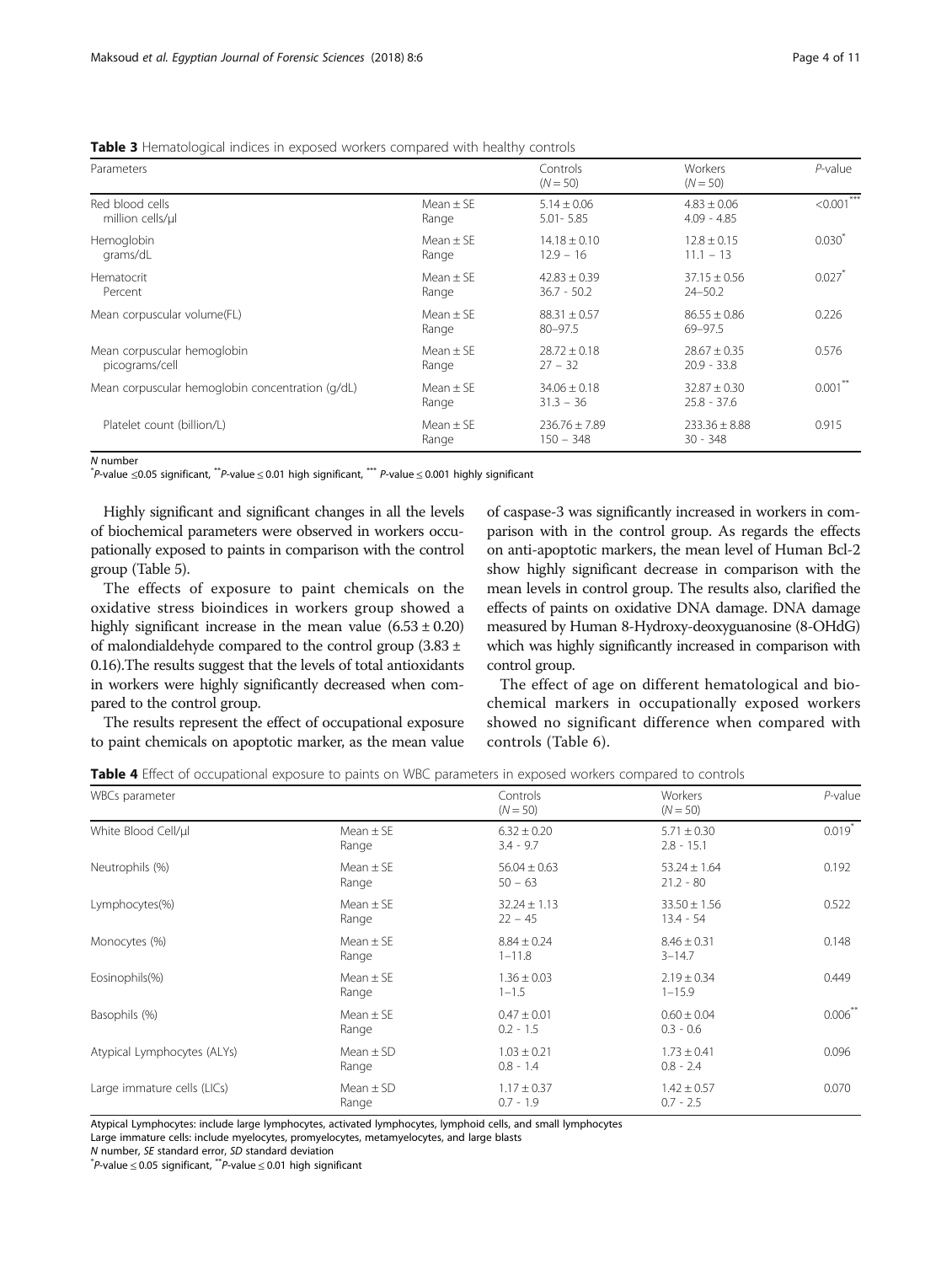<span id="page-4-0"></span>Table 5 Biochemical markers in occupationally exposed group versus control group

| <b>Bioindicies</b>         |                             | Controls<br>$(N = 50)$                  | Workers<br>$(N = 50)$                | $P$ -value    |
|----------------------------|-----------------------------|-----------------------------------------|--------------------------------------|---------------|
| Malondialdehyde            | $Mean + SF$                 | $3.83 + 0.16$                           | $6.53 + 0.20$                        | $< 0.001$ **  |
| nmol/mL                    | Median(Range)               | $3.5(2.4 - 8.2)$                        | $6.9$ (3.9 – 9.1)                    |               |
| Total Anti-Oxidant<br>mM/L | Mean $\pm$ SE Median(Range) | $0.21 + 0.01$<br>$0.22$ (0.01 $-0.51$ ) | $0.16 + 0.01$<br>$0.15(0.01 - 0.50)$ | $< 0.001$ *** |
| Human Caspase-3            | $Mean + SF$                 | $0.46 + 0.03$                           | $0.67 \pm 0.06$                      | 0.031         |
| pg/mL                      | Median(Range)               | $0.40$ $(0.12 -0.93)$                   | $0.51(0.22 - 1.65)$                  |               |
| Human Bcl-2                | $Mean + SF$                 | $0.50 + 0.14$                           | $0.05 + 0.05$                        | $0.004***$    |
| ng/mL                      | Median(Range)               | $0.0$ (0.0 - 2.8)                       | $0.0$ (0.0 $-$ 2.6)                  |               |
| Human (8-OHdG)             | $Mean + SF$                 | $0.21 + 0.02$                           | $0.60 + 0.21$                        | $0.006***$    |
| ng/mL                      | Median(Range)               | $0.0$ (0.0 $-$ 0.25)                    | $0.0$ (0.0 - 4.8)                    |               |

N number<br>"P-value ≤ 0.05 significant, <sup>\*\*</sup>P-value ≤ 0.01 high significant, \*\*\*P-value ≤ 0.001 highly significant<br>"

| Table 6 Effect of age on the different hematological and |  |
|----------------------------------------------------------|--|
| biochemical parameters in workers compared to controls   |  |

| Parameter                                                      |            | Controls   |            | Workers |  |
|----------------------------------------------------------------|------------|------------|------------|---------|--|
|                                                                | $r$ -value | $P$ -value | $r$ -value | P-value |  |
| Red blood cells<br>(million cells/µl)                          | $-0.061$   | 0.672      | 0.093      | 0.539   |  |
| Hemoglobin<br>(gram/dl)                                        | $-0.013$   | 0.931      | $-0.152$   | 0.293   |  |
| Hematocrit value (%)                                           | $-0.087$   | 0.550      | $-0.123$   | 0.395   |  |
| Mean corpuscular volume (MCV)<br>FL.                           | $-0.084$   | 0.562      | 0.178      | 0.215   |  |
| Mean corpuscular hemoglobin(MCH)<br>pg/cell                    | 0.062      | 0.671      | 0.088      | 0.543   |  |
| Mean corpuscular hemoglobin<br>concentration (MCHC)<br>qram/dl | 0.232      | 0.106      | $-0.076$   | 0.599   |  |
| Platelet count<br>(billion/l)                                  | 0.163      | 0.257      | $-0.004$   | 0.980   |  |
| White Blood Cell/µl                                            | 0.260      | 0.069      | 0.218      | 0.129   |  |
| Neutrophils (%)                                                | $-0.078$   | 0.589      | 0.193      | 0.179   |  |
| Lymphocytes(%)                                                 | $-0.078$   | 0.589      | $-0.256$   | 0.073   |  |
| Monocytes (%)                                                  | 0.081      | 0.576      | 0.116      | 0.453   |  |
| Eosinophils(%)                                                 | $-0.190$   | 0.187      | $-0.057$   | 0.694   |  |
| Basophils (%)                                                  | $-0.121$   | 0.403      | $-0.101$   | 0.486   |  |
| Malondialdehyde<br>nmol/ml                                     | $-0.101$   | 0.485      | 0.047      | 0.748   |  |
| Total Anti-Oxidant mM/L                                        | $-0.077$   | 0.594      | $-0.055$   | 0.705   |  |
| Human Caspase-3<br>Pg/ml                                       | $-0.031$   | 0.830      | 0.106      | 0.463   |  |
| Human Bcl2<br>ng/ml                                            | 0.012      | 0.935      | $-0.149$   | 0.303   |  |
| Human 8 OHdG<br>ng/ml                                          | 0.134      | 0.624      | $-0.034$   | 0.817   |  |

N.B: The differences between the 2 groups were non - significant

The effect of smoking on biochemical markers in occupationally exposed workers showed no significant difference when compared with controls (Table [7\)](#page-5-0).

On the other hand, significant negative correlations between duration of occupational exposure of workers to paint hazards and red blood cells  $(r = -0.281, p < 0.05)$ , white blood cells  $(r = -0.305, p < 0.05)$ , lymphocytes  $(r =$ −0.316, p < 0.05) and monocytes  $(r = -0.304, p < 0.01)$ were observed (Table [8](#page-5-0) and Figs. [1](#page-5-0), [2](#page-6-0), [3](#page-6-0) and [4](#page-6-0)).

Table [9](#page-6-0) and Figs. [5](#page-7-0) and [6](#page-7-0) showed significant positive correlations between duration of work and human 8-OHdG and highly significant negative correlations between duration of work and total antioxidants.

Table [10](#page-8-0) represents correlations between (red blood cells & platelets parameters) and biochemical markers under the effect of occupational exposure to paint hazards. The results showed highly significant negative correlation between RBC count and increased apoptosis assayed by increase in the mean values of caspase-3 ( $r = -0.578$ ,  $p \leq 0.001$ ) and with increased DNA damage represented by increase in the mean values of human 8-OHdG ( $r =$  $-0.574$ ,  $p \le 0.001$ ). However, RBC counts showed significant positive correlation with anti-apoptotic marker, human Bcl-2 ( $r = 0.243$ ,  $p < 0.05$ ).

MCHC was high significantly negatively correlated with the increase of oxidative stress assayed by malondialdehyde ( $r = -0.339$ ,  $p < 0.05$ ). The results also showed the significant positive correlation between platelet count and total anti-oxidant capacity ( $r = 0.320$ ,  $p < 0.05$ ).

On the other hand, a highly significant negative correlation between decrease in the total number of WBCs and increased oxidative stress represented by increase in the mean values of malondialdehyde ( $r = -0.504$ ,  $p \le 0.001$ ) was observed, with increased apoptosis represented by increase in the mean values of caspase-3 ( $r = -0.574$ ,  $p ≤ 0.001$ ) and with increased DNA damage represented by increase in the mean values of human 8-OHdG ( $r = -0.584$ ,  $p \le 0.001$ ). However, total WBC count showed highly significant positive correlation with the decrease in total anti-oxidant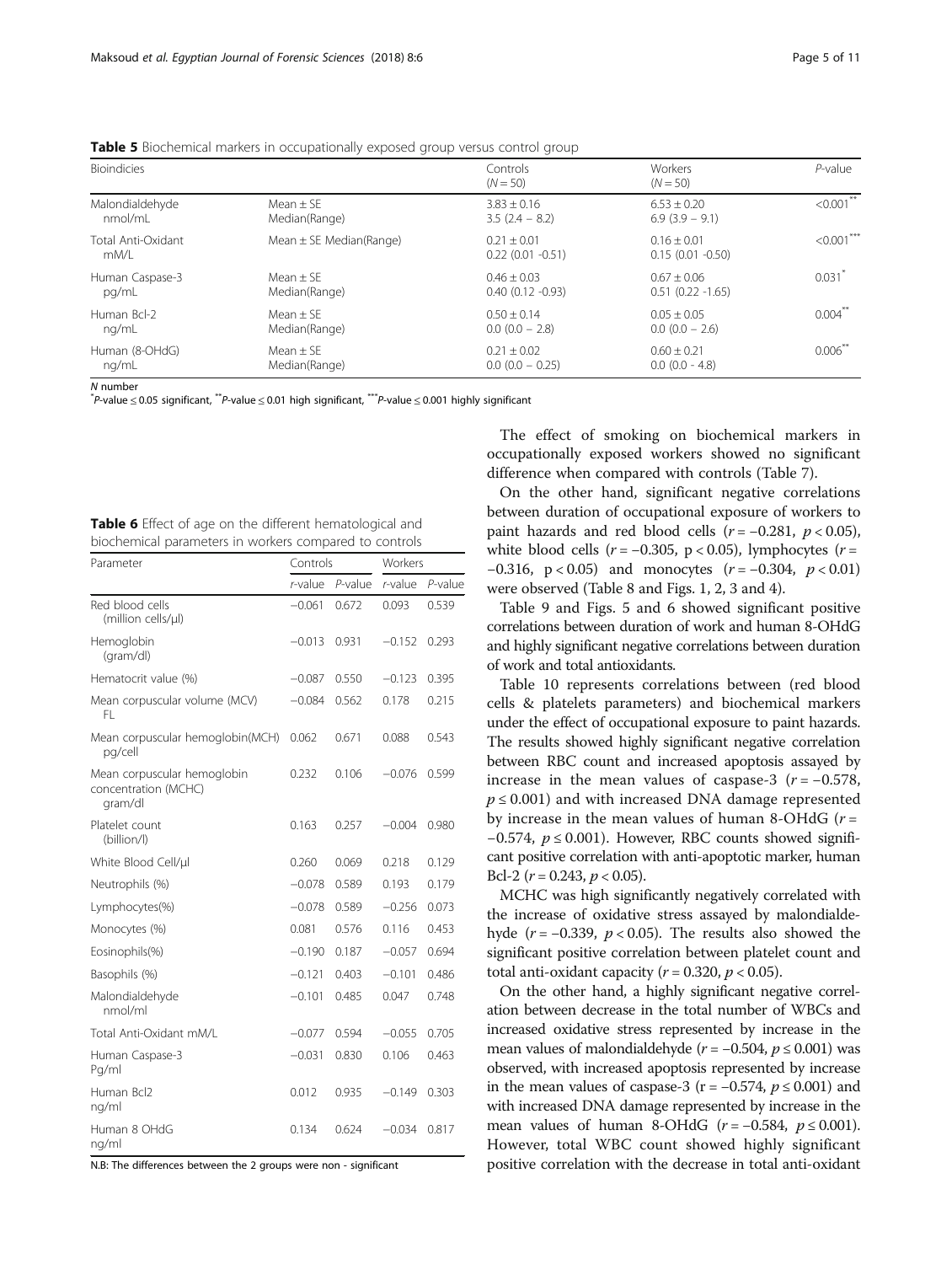| <b>Bioindicies</b> |                | Smokers<br>$(N = 22)$  | Non-smokers<br>$(N = 28)$ | $P$ -value |
|--------------------|----------------|------------------------|---------------------------|------------|
| Malondialdehyde    | $Mean + SF$    | $6.50 \pm 1.29$        | $6.56 \pm 1.53$           | 0.807      |
| nmol/ml            | Median (Range) | $6.60$ $(3.90 - 8.50)$ | $7.15(4.20 - 9.10)$       |            |
| Total Anti-Oxidant | $Mean + SF$    | $0.18 + 0.10$          | $0.15 + 0.07$             | 0.531      |
| mM/L               | Median (Range) | $0.14$ (0.06 - 0.50)   | $0.15(0.01 - 0.26)$       |            |
| Human Caspase-3    | $Mean + SF$    | $0.68 + 0.42$          | $0.65 + 0.44$             | 0.488      |
| Pg/ml              | Median (Range) | $0.52(0.24 - 1.65)$    | $0.50$ $(0.22 - 1.48)$    |            |
| Human Bcl2         | Mean $\pm$ SE  | $0.12 \pm 0.55$        | $0.40 \pm 1.00$           | 0.259      |
| ng/ml              | Median (Range) | $0.00$ $(0.00 - 2.60)$ | $0.00$ $(0.00 - 3.10)$    |            |
| Human 8 OHdG       | $Mean + SF$    | $0.61 \pm 1.57$        | $0.60 + 1.50$             | 0.974      |
| ng/ml              | Median (Range) | $0.00$ $(0.00 - 4.60)$ | $0.00$ $(0.00 - 4.80)$    |            |

<span id="page-5-0"></span>Table 7 Effect of smoking on the biochemical markers in painters

N.B: The differences between the 2 groups were non - significant

capacity ( $r = 0.465$ ,  $p \le 0.001$ ) and significant positive correlation with decrease in anti-apoptotic marker (human Bcl-2) ( $r = 0.243$ ,  $P < 0.05$ ) (Table [11](#page-8-0)).

Monocytes percentage was significantly negatively correlated with the increase in the mean level of caspase-3 ( $r = -0.302$ , p < 0.05). However, basophil percentage was significantly positively correlated with increased in DNA damage represented by increase in the mean values of human 8-OHdG ( $r = 0.308$ ,  $p < 0.05$ ).

# Discussion

Paint workers are exposed to a various variety of harmful chemicals present in paint products such as solvents (aromatic hydrocarbons: Benzene, Toluene, and Xylene) (Roma-Torres et al. [2006\)](#page-10-0). Also, paints contain pigments such as lead, cadmium, arsenic and chromium (Awodele

Table 8 Correlation between duration of exposure of workers (years) to paint hazards and hematological parameters

| Hematological parameters                                    | Duration of work |                   |
|-------------------------------------------------------------|------------------|-------------------|
|                                                             | r-value          | $P$ -value        |
| Red blood cells (million cells/ul)                          | $-0.332$         | 0.021             |
| Hemoglobin (gram/dl)                                        | $-0.073$         | 0.613             |
| Hematocrit value (%)                                        | $-0.148$         | 0.305             |
| Mean corpuscular volume (MCV) FL                            | $-0.097$         | 0.502             |
| Mean corpuscular hemoglobin(MCH)pg/cell                     | $-0.154$         | 0.285             |
| Mean corpuscular hemoglobin concentration<br>(MCHC) gram/dl | $-0.103$         | 0.477             |
| Platelet count(billion/l)                                   | 0.120            | 0.405             |
| White blood cellsx103/µl                                    | $-0.607$         | 0.001             |
| Neutrophils (%)                                             | $-0.029$         | 0.839             |
| Lymphocytes(%)                                              | $-0.316$         | $0.025^{r}$       |
| Monocytes (%)                                               | $-0.404$         | $0.004^{\degree}$ |
| Eosinophils(%)                                              | 0.055            | 0.706             |
| Basophilis(%)                                               | 0.026            | 0.860             |

\* P-value ≤ 0.05 significant, \*\* P-value ≤ 0.01 high significant, \*\*\*P-value ≤ 0.001 **Fig. 1** Correlation between duration of work and RBCs<br>highly significant

et al. [2014\)](#page-9-0). Besides, Titanium dioxide and silver are nanoparticles used as paint additives (Smulders et al. [2014\)](#page-10-0). All these constituents were reported by many studies to have adverse effects on neurobehavioral, blood, kidney, liver, cardiac, respiratory functions, spleen and many body systems (Chen et al. [2001;](#page-9-0) Ridgway et al. [2003](#page-10-0); Agin et al. [2016](#page-9-0)). Toxic effects of these materials on the DNA and blood can contribute to their carcinogenicity (Scélo et al. [2009\)](#page-10-0).

The influences of age, sex, and smoking on DNA damage are well-known problems in occupation (Faust et al. [2004](#page-10-0); Madhavi et al. [2008\)](#page-10-0). However, in this study these factors were excluded; in both groups, the mean age was similar, all persons were men, and there were no significant changes between workers group compared to control group regarding smoking habits. Mean values for biochemical indices were not different in smokers and non-smokers among workers. Similarly, Silva et al. [\(1996\)](#page-10-0) concluded that smoking habits do not represent a significant factor of chromosome aberrations found in their occupational monitoring of car painters.

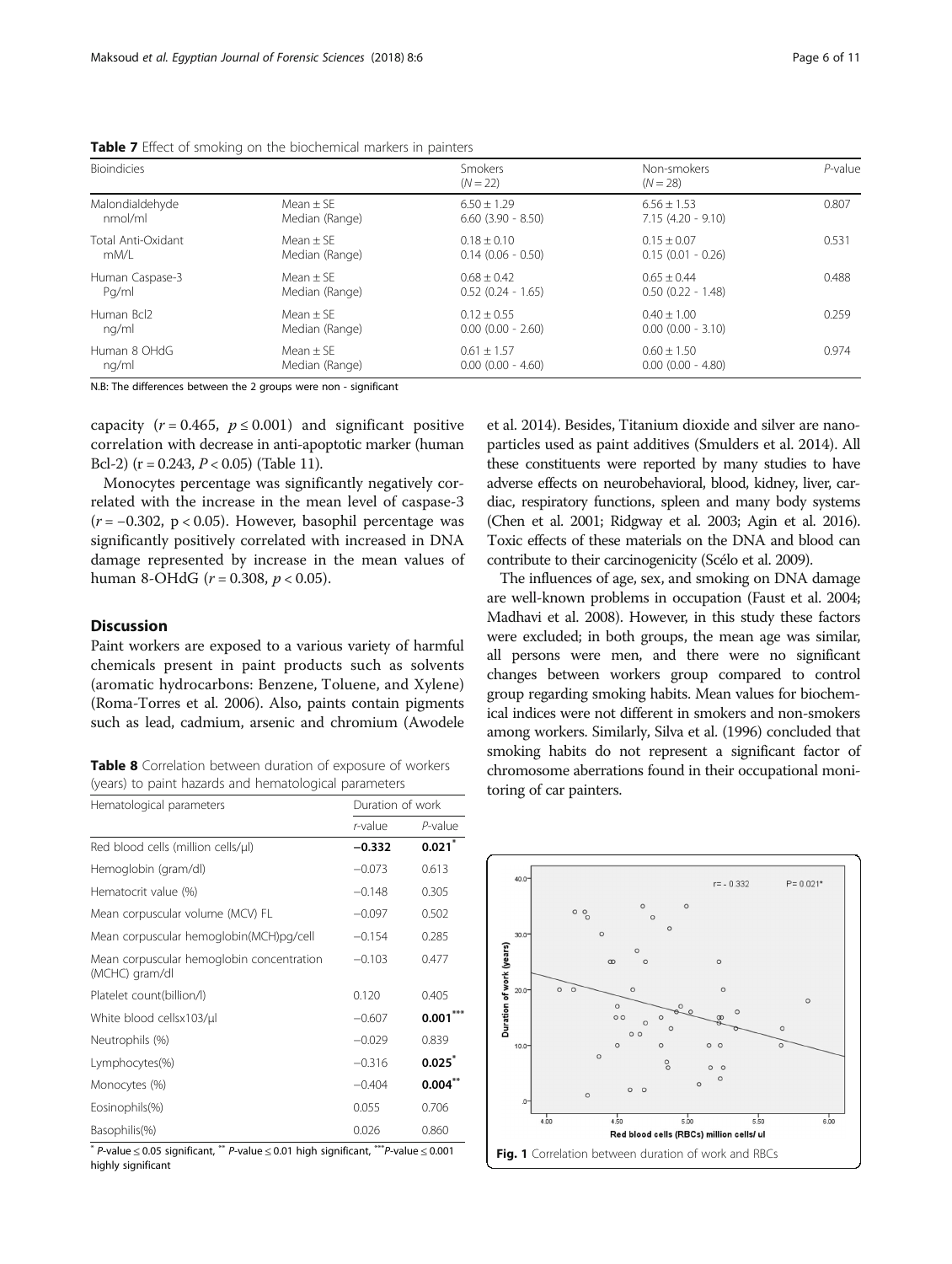$\circ \circ$  $\circ$ 

<span id="page-6-0"></span> $30.$ 

 $10.0$ 

Duration of work (years)

 $\circ$ 

 $r = -0.607$ 

 $P = 0.001*$ 

 $\circ$ 

15.00

In the current work workers presented some manifestations including arthralgia (50%), pallor (40%) easy fatigability (32%), dyspnea (20%) and numbness of the extremities (10%) which were absent among the control group.

Fig. 2 Correlation between duration of work and WBCs

 $7.50$ 

White Blood Cells (WBCs)

 $10.00$ 

 $12.50$ 

 $\times$  103/ul

 $5.00$ 

 $2.50$ 

 $\infty$ 

The study of Karrari et al. ([2012\)](#page-10-0) that reported that workers occupationally exposed to paints showed anemia, fatigue and dyspnea which may be attributed to the presence of lead in paint materials, is in agreement with these findings. Coinciding with results of this study, Agarwl et al. ([2016\)](#page-9-0) noted presence of abdominal pain, numbness of extremities in painters using lacquer tinning for removing household agents as it contains various aromatic hydrocarbons as naphthalene.

In the present study, there was a statistically significant decrease in the hemoglobin level, the red cell count, the hematocrit value, mean corpuscular hemoglobin concentration, and non-significant decrease in platelet count in painters when compared with control group. In addition





there was a statistically significant decrease in the total white blood cell compared to the control group. This may attributed to depression of the bone marrow (Wang et al. [2012\)](#page-10-0). There was also an increase basophils in painters compared to controls.

The results of the study of Maity ([2013\)](#page-10-0) on mice treated with solvents showed significant decrease in the blood haemoglobin level and erythrocyte count. Measurements of haematological parameters may be a tool for early detection of cellular changes in the blood caused by exposure to solvents, before the appearance of clinical symptoms. In agreement with the results of the present work was the study of Gadwal et al. [\(2014](#page-10-0))who noticed presence of a statistically significant decrease in RBCs, hemoglobin, neutrophils, platelets and total leucocytic count in painters.

In the current study, an increase in eosinophils, lymphocytes and basophils was also noted in painters as compared to non-painters. In agreement with our study, Ibrahim et al. ([2012\)](#page-10-0) reported that many solvents in paint materials may be responsible for decrease in RBCs, WBCs, and platelets in exposed painters as compared with the non-exposed controls. They stated that organic solvents

Table 9 Correlation between duration of exposure of workers (years) to paint hazards and different biochemical markers

| Duration of work |            |
|------------------|------------|
| r-value          | $P$ -value |
| 0.165            | 0.253      |
| $-0.390$         | $0.005^*$  |
| 0.251            | 0.079      |
| $-0.005$         | 0.973      |
| 0.584            | 0.001      |
|                  |            |

\*\* P-value <sup>≤</sup> 0.01 high significant, \*\*\*P-value <sup>≤</sup> 0.001 highly significant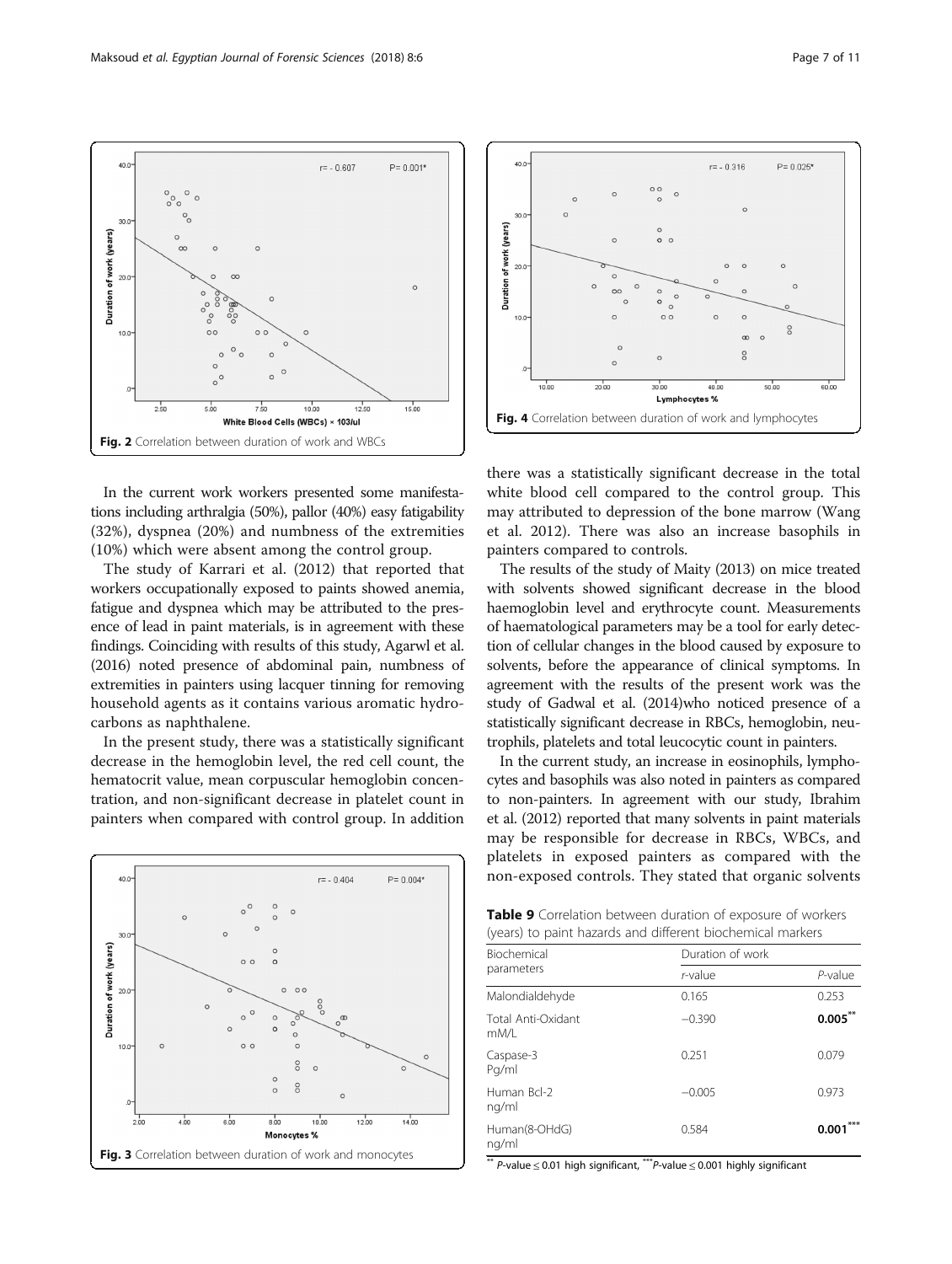<span id="page-7-0"></span>

in paints may impair the immune system and could be considered as immune suppressors.

Leucopenia recorded in paint workers in this study may be explained by the fact that the essential function of WBCs is to provide primary defense or to provide immunologic response against foreign chemical agents introduced into the body (Uboh et al. [2009\)](#page-10-0). Increased reactive lymphocytes were large sized due to antigenic stimulation (Kalele et al. [2016\)](#page-10-0). This was in agreement with the findings of Eracal et al. ([2000\)](#page-10-0) they found in their study on painters an increased number of reactive lymphocytes. Elevated basophilic count noticed among painters may be due to allergic reactions secondary to occupational exposure to irritant paint chemicals, basophils are important as mediators in late-phase allergic reactions, this plays important role in chronic inflammation (Gibbs [2005;](#page-10-0) El-Gharabawy et al. [2013](#page-9-0)).



Reactive oxygen species induced lipid peroxidation which is an oxidative process associated with membrane lipid destruction. MDA is formed as its end product. Anti-oxidant enzymes are defense system against oxidative stress (Barrera [2012;](#page-9-0) Conterato et al. [2013\)](#page-9-0).

Normally there is a balance between free radicals and antioxidants, as well as apoptotic and anti-apoptotic markers in body cells. This balance is necessary for proper physiological function (Lobo et al. [2010;](#page-10-0) Rahman [2007](#page-10-0)). If free radicals exceed the body's ability to neutralise them, a condition known as oxidative stress occurs. On the other hand antioxidants decrease cell damage by direct scavenging of ROS (Li et al. [2015](#page-10-0)).

In the present study, there was a significant increase in MDA activity that occurred in workers exposed to paint materials. In agreement with our results the study of Moro et al. ([2010\)](#page-10-0) and Conterato et al. ([2013\)](#page-9-0) reported an increased MDA level in painters occupationally exposed to paint thinners.

In our study there was statistically significant decrease in total antioxidant capacity in painters compared to control group. Antioxidant capacity may give more biological information than assay of individual components, as it includes the cumulative effect of all antioxidants present in plasma and body fluids (Huang et al. [2005](#page-10-0)).

Caspase-3 plays a major role in the execution-phase of cell apoptosis (Khan [2010\)](#page-10-0). The Bcl-2 is an anti-apoptotic protein that prevents apoptosis by controlling caspases activation or by guarding mitochondrial membrane integrity (Andreu-Fernández et al. [2017\)](#page-9-0).

Rana ([2008\)](#page-10-0) mentioned that the heavy metals and organic solvents in paints induced apoptosis by activation of mitochondrial apoptogenic proteins, then apoptotic signal proceeds and cell death occurs (Roset et al. [2007](#page-10-0)).

The current study showed increase apoptosis in painters compared to control group as indicated by increased levels of caspase-3 and decrease in Bcl2 levels in serum.

These findings were in agreement with El-Nabi kamel and Shehata ([2008](#page-10-0)) who revealed increase in apoptotic marker caspase-3 and oxidative stress after exposure of rats to toluene. Also, coinciding with the results of Tousson et al. [\(2011](#page-10-0)) who mentioned that exposure of rabbits to lead caused a significant decrease in the anti-apoptotic Bcl-2 proteins. Xenobiotics initiate apoptosis signaling pathways (Ray et al. [2012\)](#page-10-0). These pathways lead to activation of caspases result in formation of apoptotic bodies and DNA fragmentation (Elmore [2007](#page-9-0)).

DNA bases are damaged by exposure to environmental oxidants such as painting materials. The resultant damage may be a significant source of mutations that lead to cancer and other human diseases (Lobo et al. [2010\)](#page-10-0). Measurement of (8-OHdG) is a highly sensitive assay for oxygen free radical damage to DNA (Canakci et al. [2009](#page-9-0); Valavanidis et al. [2009\)](#page-10-0). This biomarker has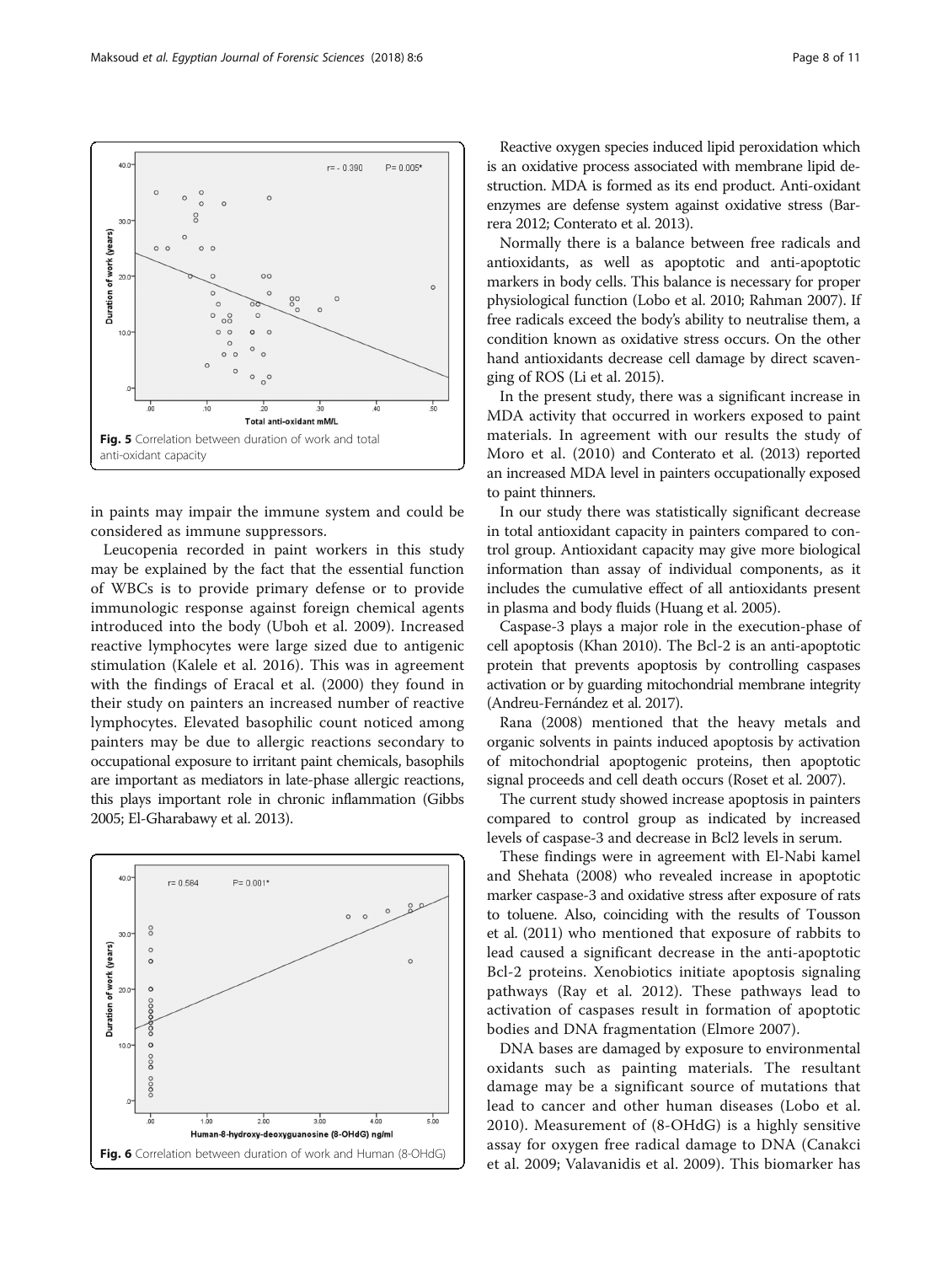<span id="page-8-0"></span>Table 10 Correlation between RBC parameters and biochemical parameters in workers exposed to paints

| Parameters                          |         | <b>MDA</b> | T. Anti-Oxidant | Human Caspase-3 | Human Bcl-2 | Human 8 OHdG |
|-------------------------------------|---------|------------|-----------------|-----------------|-------------|--------------|
| Red blood cells<br>million cells/µl | r-value | $-0.075$   | 0.046           | $-0.578$        | 0.243       | $-0.574$     |
|                                     | P-value | 0.603      | 0.754           | $0.001***$      | $0.040*$    | $0.001***$   |
| Hemoglobin g/dl                     | r-value | $-0.090$   | 0.176           | $-0.007$        | 0.193       | $-0.115$     |
|                                     | P-value | 0.534      | 0.222           | 0.960           | 0.179       | 0.426        |
| Hematocrit%                         | r-value | $-0.226$   | 0.041           | $-0.174$        | 0.198       | $-0.036$     |
|                                     | P-value | 0.115      | 0.779           | 0.227           | 0.168       | 0.801        |
| <b>MCV</b><br>FI                    | r-value | $-0.128$   | 0.002           | $-0.018$        | 0.153       | $-0.040$     |
|                                     | P-value | 0.377      | 0.991           | 0.902           | 0.287       | 0.783        |
| <b>MCH</b><br>pg/cell               | r-value | $-0.065$   | 0.105           | $-0.064$        | 0.084       | $-0.086$     |
|                                     | P-value | 0.652      | 0.467           | 0.660           | 0.561       | 0.552        |
| <b>MCHC</b><br>g/dL                 | r-value | $-0.339$   | 0.201           | $-0.094$        | 0.084       | $-0.006$     |
|                                     | P-value | $0.016***$ | 0.162           | 0.515           | 0.561       | 0.968        |
| Platelet count<br>billion/L         | r-value | $-0.220$   | 0.320           | $-0.110$        | 0.124       | $-0.061$     |
|                                     | P-value | 0.125      | $0.024*$        | 0.448           | 0.392       | 0.673        |

% = percentage, \* P-value <sup>≤</sup> 0.05 significant, \*\*P-value <sup>≤</sup> 0.01 high significant, \*\*\*P-value <sup>≤</sup> 0.001 highly significant

been used to estimate the DNA damage in humans after exposure to cancer-causing agents, such as heavy metals, and polycyclic aromatic hydrocarbons (Bulat et al. [2008](#page-9-0)).

In the present work, a significant increase in DNA damage was evaluated by (8-OHdG) observed in workers exposed to paints compared to control group. This is in agreement with Liub et al. [\(2009](#page-10-0)) who found significantly higher serum 8-OHdG levels in exposed workers compared to the control group. Also, in agreement with the study of Chang et al. [\(2011\)](#page-9-0) of 8-OHdG levels in urinary samples, they found to be higher in painters than the control group.

In the present study, oxidative stress and apoptotic effect of xenobiotics on RBCs showed statistically

significant negative correlation with caspase-3 and human 8-OHdG and showed a significant positive correlation with Bcl-2. MCHC showed significant negative correlation with MDA. The platelets showed significant positive correlation with total antioxidant.

The WBCs showed significant negative correlation with MDA, caspase-3 and significant positive correlation with total antioxidant and Bcl-2. The monocytes showed significant negative correlation with caspase-3.

The effect of exposure of paint chemicals in the present study on blood cells showed significant negative correlation between human 8-OHdG and WBCs and significant positive correlation with basophilis.

In agreement with Keating et al. ([2011](#page-10-0)), it is known that apoptosis has adverse effects on the hematological system.

Table 11 Correlation between total and differential white blood cell count and biochemical parameters in workers exposed to paints

| Parameters                           |         | <b>MDA</b> | T. Anti-Oxidant | Human<br>Caspase-3 | Human<br>$Bcl-2$ | Human 8<br>OHdG   |
|--------------------------------------|---------|------------|-----------------|--------------------|------------------|-------------------|
| White Blood Cells<br>$\times$ 103/µl | r-value | $-0.504$   | 0.465           | $-0.574$           | 0.243            | $-0.584$          |
|                                      | P-value | $0.001***$ | $0.001***$      | $0.001***$         | $0.039^{*}$      | $0.001***$        |
| Neutrophils%                         | r-value | $-0.153$   | $-0.038$        | $-0.076$           | 0.169            | $-0.206$          |
|                                      | P-value | 0.290      | 0.793           | 0.600              | 0.240            | 0.152             |
| Lymphocytes%                         | r-value | 0.138      | $-0.072$        | $-0.115$           | 0.139            | 0.258             |
|                                      | P-value | 0.339      | 0.620           | 0.425              | 0.335            | 0.071             |
| Monocytes%                           | r-value | 0.276      | 0.025           | $-0.302$           | 0.075            | $-0.082$          |
|                                      | P-value | 0.052      | 0.865           | 0.033              | 0.606            | 0.573             |
| Eosinophils%                         | r-value | 0.145      | 0.056           | $-0.171$           | $-0.035$         | $-0.050$          |
|                                      | P-value | 0.316      | 0.699           | 0.235              | 0.807            | 0.728             |
| Basophils%                           | r-value | 0.027      | $-0.146$        | $-0.200$           | 0.050            | 0.308             |
|                                      | P-value | 0.851      | 0.313           | 0.164              | 0.728            | $0.030^{\degree}$ |

% = percentage,  $\text{*}$ P-value  $\leq 0.05$  significant,  $\text{***}$ P-value  $\leq 0.001$  highly significant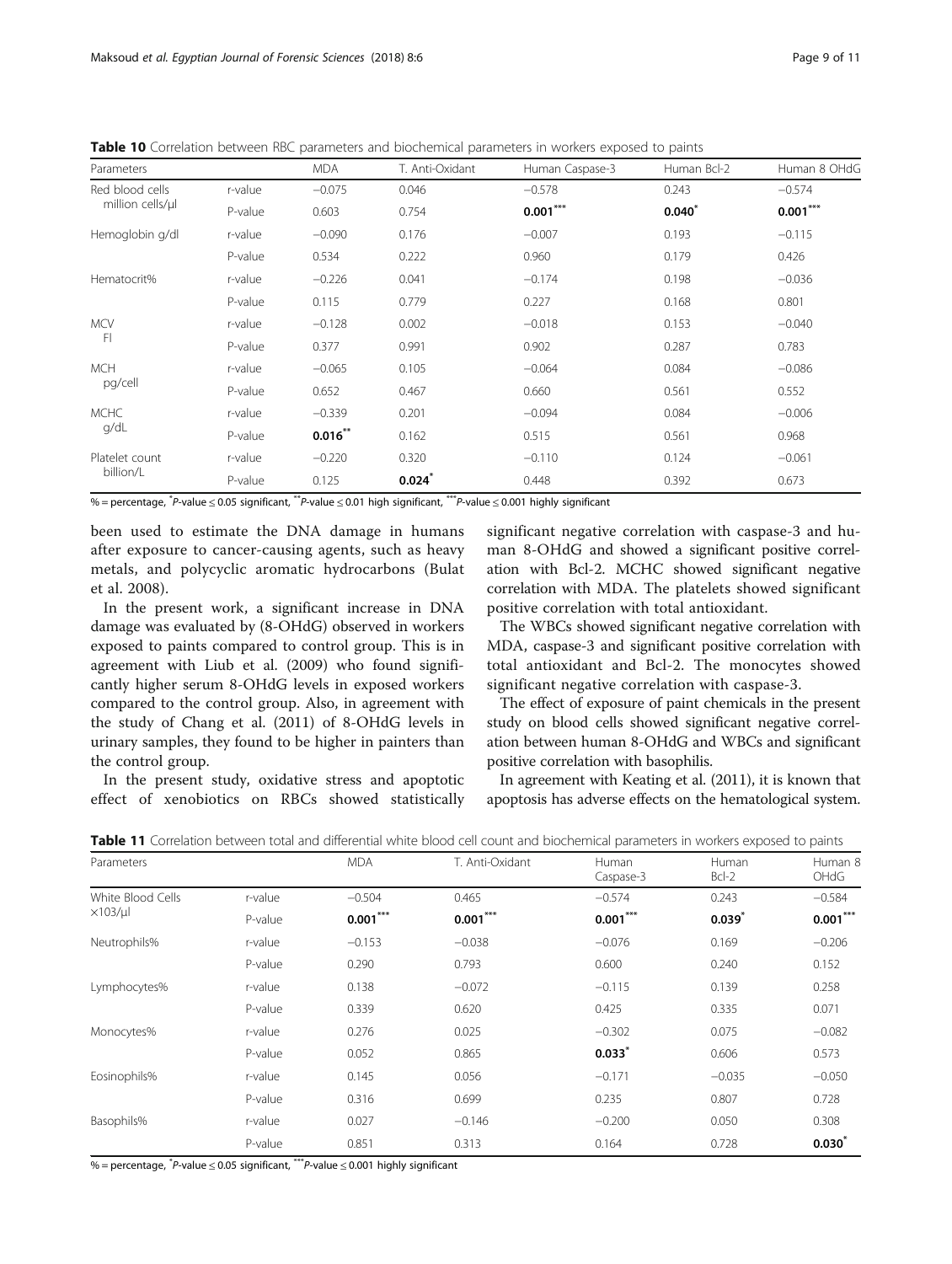<span id="page-9-0"></span>This could explain the aforementioned hematological markers abnormalities (Yedjou et al. [2010\)](#page-10-0). In the present study there was a positive correlation between decrease in hemoglobin concentration, RBC numbers, caspase-3 and decrease in human 8-OHdG.

In agreement, the findings of Aksoy et al. (2006) who mentioned that DNA damage in painters impairs the induction cells of the hematopoietic system including spleen, lymphatic tissues and bone marrow in mice caused by paint thinner materials was evident by chromosomal aberrations; DNA adduct formation, micronucleus formation and increase apoptosis.

In the present work, a decrease in RBCs, WBCs, lymphocytes and monocytes in whole blood samples were found in workers exposed to paints for a long period. An increase in DNA damages (8-OHdG) and decrease in antioxidant capacity were also observed with the increase in duration of exposure to paints. The increase in DNA damage (8-OHdG) in workers was observed in those exposed to paint hazards for more than 20 years of duration of work (Fig. [6](#page-7-0)).

In agreement with our results Cassini et al. (2011), observed a positive correlation in DNA damages assayed by comet assay in workers exposed to paints with the daily exposure time.

# Conclusion

This study performed on paint workers in Assiut governorate showed evidence of hematotoxicity and genotoxicity. This was demonstrated by clinical examination and biochemical assays. The oxidative stress and apoptosis were found to play a major role on different hematological parameters as well as DNA damage. Periodic medical examination and laboratory investigations are mandatory to discover early hazardous health effects especially among chronic exposure to paints. Paint workers should use protective devices as gloves and masks during their routine work.

#### **Acknowledgements**

Not applicable.

#### Funding

The research has been funded by Assiut Faculty of Medicine Research Grant Office.

#### Availability of data and materials

The data used and/or analyzed in this study are available from the corresponding author on reasonable request.

#### Authors' contributions

NAM: Protocol development, manuscript writing. KAA: Protocol development, manuscript editing. NG: Protocol development, manuscript editing. ME: Data management, biochemical analysis, manuscript editing. ES: Data collection, data management, manuscript writing. All authors read and approved the final manuscript.

#### Ethics approval and consent to participate

This work had the approval from Research and Ethical committee of Faculty of Medicine, Assiut University. Informed consent was taken from all individuals who participated in the study. Confidentiality of the data was guaranteed.

#### Consent for publication

Not applicable.

#### Competing interests

The authors declare that they have no competing interests.

#### Publisher's Note

Springer Nature remains neutral with regard to jurisdictional claims in published maps and institutional affiliations.

#### Author details

<sup>1</sup>Department of Forensic medicine and Clinical toxicology, Assiut University Faculty of Medicine, Asyut, Egypt. <sup>2</sup> department of Medical Biochemistry Assiut University Faculty of Medicine, Asyut, Egypt.

## Received: 6 June 2017 Accepted: 22 November 2017 Published online: 23 January 2018

#### References

- Agarwal C, Mohanpuria A, Buxi G, Kumar V (2016) Coincidental finding of Beta Thalassaemia minor in a patient of lacquer thinner poisoning presenting as Methaemoglobinemia. J Clin Diagn Res 10(11):ED08–ED09
- Agin K, Hassanian-Moghaddam H, Shadnia S, Rahimi HR (2016) Characteristic manifestations of acute paint thinner-intoxicated children. Environ Toxicol Pharmacol 45(15):9
- Aksoy H, Yilmaz S, Celik M, Yüzbaşioglu D, Unal F (2006) J Appl Toxicol 26(1):10–15
- Andreu-Fernández V, Sancho M, Genovés A, Lucendo E, Todt F, Lauterwasser J (2017) Baxtransmembrane domain interacts with prosurvival Bcl-2 proteins in biological membranes. Proc Natl Acad Sci U S A 114(2):310–315
- Anetor JI (2010) Industrialization and the increasing risk of genome instability in developing countries: nutrigenomics as a promising antidote. Afr J Med Med Sci 39(Suppl):7–20
- Awodele O, Popoola TD, Ogbudu BS, Akinyede A, Coker HA, Akintonwa A (2014) Occupational hazards and safety measures amongst the paint factory workers in lagos, Nigeria. Saf Health Work 5(2):106–111
- Barrera G (2012) Oxidative stress and lipid peroxidation products in cancer progression and therapy. ISRN Oncol 2012:137289
- Bulat P, Potkonjak B, Dujić I (2008) Lipid peroxidation and antioxidative enzyme activity in erythrocytes of workers occupationally exposed to aluminum. Arh Hig Rada Toxicol 59(2):81–87
- Canakci CF, Canakci V, Tatar A, Eltas A, Sezer U, Cicek Y (2009) Increased salivary level of 8-hydroxydeoxyguanosine is a marker of premature oxidative mitochondrial DNA damage in gingival tissue of patients with periodontitis. Arch Immunol Ther Exp 57(3):205–211
- Cassini C, Calloni C, Bortolini G, Garcia SC, Dornelles MA, Henriques JA (2011) Int J Occup Med Environ Health 24(3):308–319
- Chang FK, Mao IF, Chen ML, Cheng SF (2011) Urinary 8-hydroxydeoxyguanosine as a biomarker of oxidative DNA damage in workers exposed to ethylbenzene. Ann Occup Hyg 55(5):519–525
- Chen R, Dick F, Seaton A (1999) Health effects of solvent exposure among dockyard painters: mortality and neuropsychological symptoms. Occup Environ Med 56(6):383–387
- Chen R, Dick F, Semple S, Seaton A, Walker LG (2001) Exposure to organic solvents and personality. Occup Environ Med 58(1):14–18
- Conterato GM, Bulcão RP, Sobieski R, Moro AM, Charão MF, de Freitas FA (2013) Blood thioredoxinreductase activity, oxidative stress and hematological parameters in painters and battery workers: relationship with lead and cadmium levels in blood. J Appl Toxicol 33(2):142–150
- de Oliveira HM, Dagostim GP, da Silva AM, Tavares P, da Rosa LA, de Andrade VM (2011) Occupational risk assessment of paint industry workers. Indian J Occup Environ Med 15(2):52–58
- El-Gharabawy RM, El-Maddah EI, Oreby MM, Salem HS, Ramadan MO (2013) Immunotoxicity and pulmonary toxicity induced by paints in Egyptian painters. J Immunotoxicol 10(3):270–278
- Elmore S (2007) Apoptosis: a review of programmed cell death. Toxicol Pathol 35(4):495–516